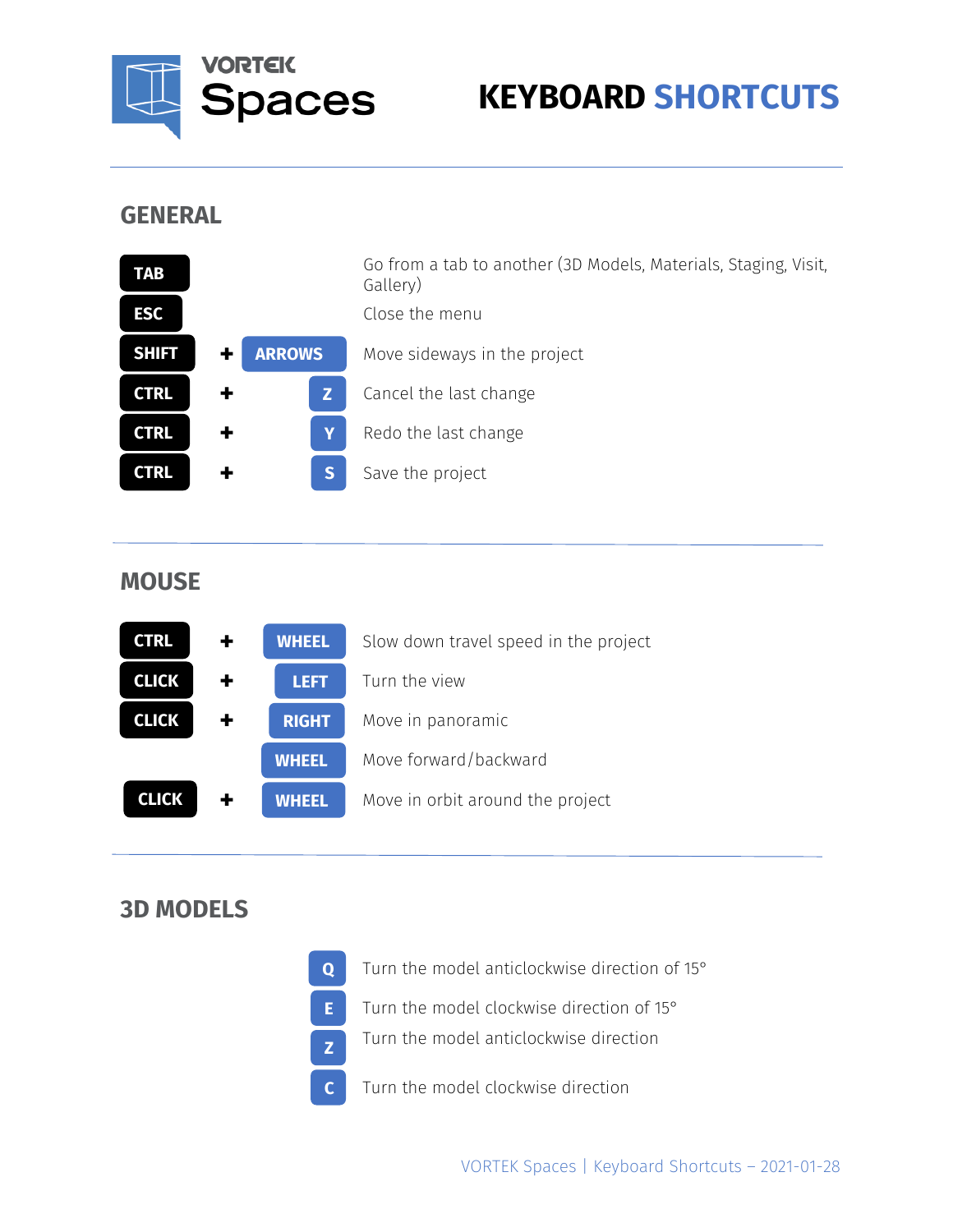

| F                           | Activate the follow function to force the model to stick to the<br>surface |
|-----------------------------|----------------------------------------------------------------------------|
| S                           | Activate the scale mode                                                    |
| M                           | Activate the moving tools of a model                                       |
| <b>DELETE</b>               | Erase the selected model                                                   |
|                             | Create a copy of the selected model                                        |
| G                           | Activate the gravity on a 3D Model when available                          |
| <b>CTRL</b><br><b>CLICK</b> | Add 3D models at the active selection                                      |
|                             |                                                                            |

### **MATERIALS**

| <b>ESC</b>      |  |              | Close a menu or deselect a menu                 |
|-----------------|--|--------------|-------------------------------------------------|
| <b>SPACEBAR</b> |  |              | Return from a level in materials                |
| <b>CTRL</b>     |  | <b>CLICK</b> | Add components/surfaces at the active selection |
| <b>CTRL</b>     |  | <b>CLICK</b> | Select only one cabinet/element/surface         |
| CTRL            |  | <b>CLICK</b> | Add surfaces at the active selection            |

| <b>STAGING</b>              |                                                                                                                                 |
|-----------------------------|---------------------------------------------------------------------------------------------------------------------------------|
| <b>DELETE</b>               | Add a new light<br>Erase the or several selected lights                                                                         |
| <b>CLICK</b><br><b>CTRL</b> | Add or delete lights in a group. The added light will<br>automatically have the parameters of the other lights in the<br>group. |